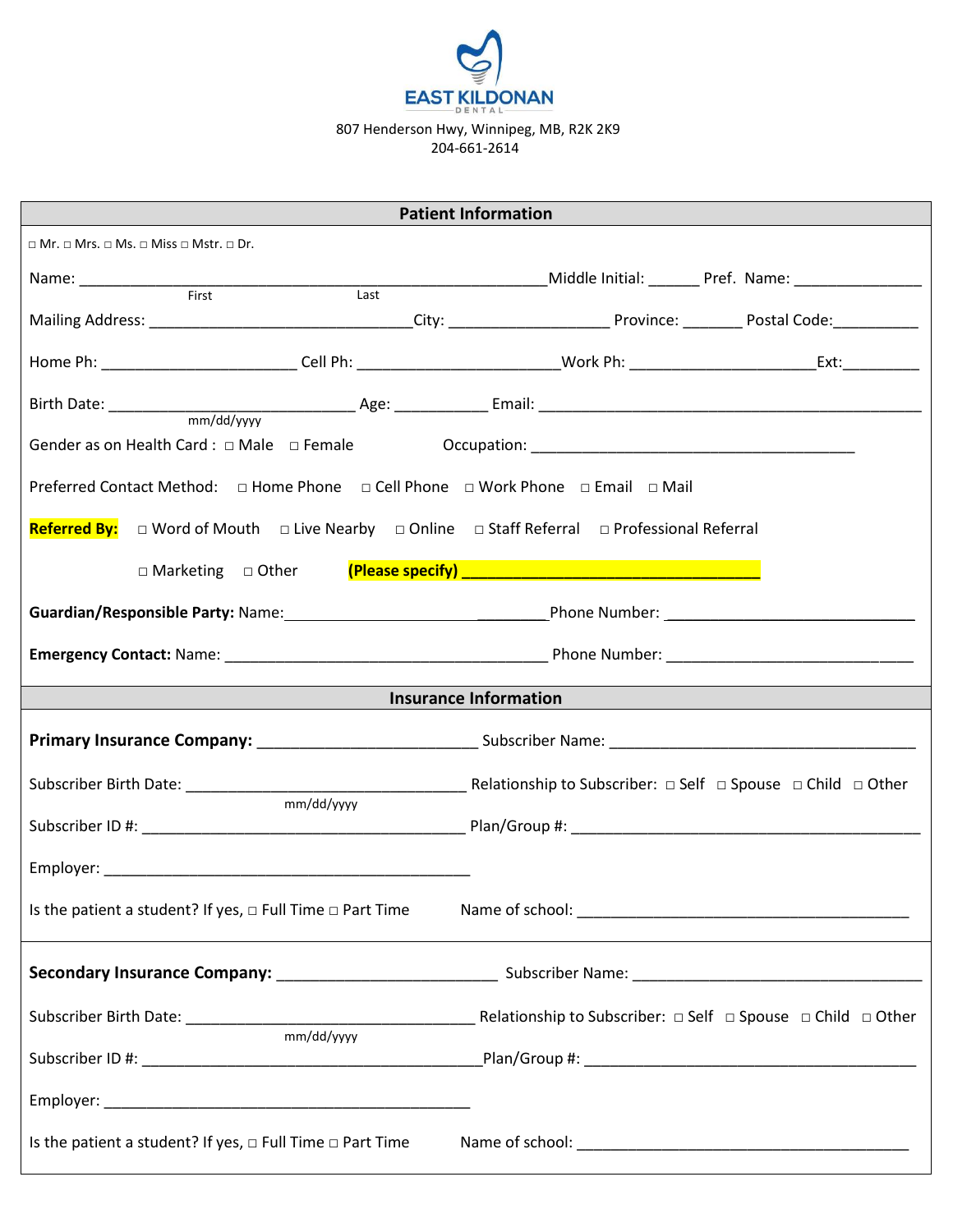| <b>Dental History</b>                                                                                                                                                                                                         |  |  |
|-------------------------------------------------------------------------------------------------------------------------------------------------------------------------------------------------------------------------------|--|--|
|                                                                                                                                                                                                                               |  |  |
|                                                                                                                                                                                                                               |  |  |
| Date (Month/Year) of your most recent: Dental Cleaning _____ /_____ Exam and Xrays _____ /_____                                                                                                                               |  |  |
| On average I see my dentist every: $\Box$ 3 Months $\Box$ 4 Months $\Box$ 6 Months $\Box$ 12 Months $\Box$ Not Routinely                                                                                                      |  |  |
|                                                                                                                                                                                                                               |  |  |
| <b>Medical History</b>                                                                                                                                                                                                        |  |  |
|                                                                                                                                                                                                                               |  |  |
| Are you currently under the care of an Osteopath, Homeopath or any other Health Care Practitioner? [100] Are was research the care was related to the care was related to the care was related to the care was related to the |  |  |
|                                                                                                                                                                                                                               |  |  |
| Are you taking any blood thinning medications? (Aspirin/ASA, Coumadin, Warfarin, Plavix, Heparin etc.): _______________________________                                                                                       |  |  |
|                                                                                                                                                                                                                               |  |  |
|                                                                                                                                                                                                                               |  |  |
|                                                                                                                                                                                                                               |  |  |
|                                                                                                                                                                                                                               |  |  |
|                                                                                                                                                                                                                               |  |  |
|                                                                                                                                                                                                                               |  |  |
| Are you allergic to any of the following: $\Box$ Latex $\Box$ Codeine $\Box$ Penicillin/Amoxicillin $\Box$ Aspirin $\Box$ Local Anaesthetics $\Box$ Tylenol                                                                   |  |  |
|                                                                                                                                                                                                                               |  |  |
| Have you ever been treated or diagnosed with any of the following conditions?                                                                                                                                                 |  |  |
|                                                                                                                                                                                                                               |  |  |
| □ High/Low Blood Pressure (CIRCLE ONE): _________________                                                                                                                                                                     |  |  |
|                                                                                                                                                                                                                               |  |  |
|                                                                                                                                                                                                                               |  |  |
|                                                                                                                                                                                                                               |  |  |
|                                                                                                                                                                                                                               |  |  |
|                                                                                                                                                                                                                               |  |  |
|                                                                                                                                                                                                                               |  |  |
|                                                                                                                                                                                                                               |  |  |
|                                                                                                                                                                                                                               |  |  |
|                                                                                                                                                                                                                               |  |  |
|                                                                                                                                                                                                                               |  |  |
|                                                                                                                                                                                                                               |  |  |

Personal Information is kept private by our dentists and staff. Information would be released for due diligence purposes. I certify that I have read and completed the personal, dental and medical histories to the best of my ability. I authorize the dental personnel to perform services for prevention and treatment of dental disease using the procedures and medications required. I assume responsibility for the fees associated with those procedures.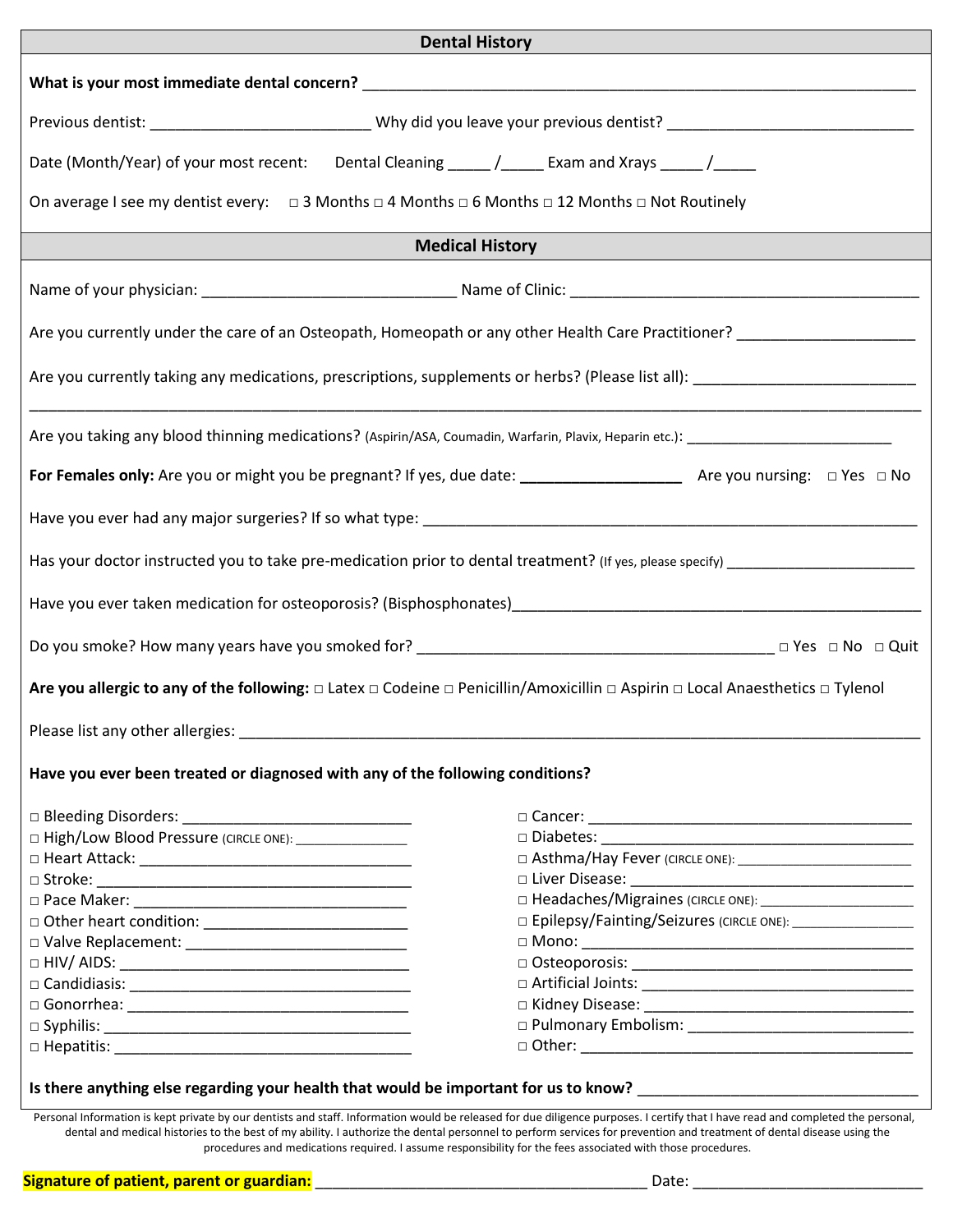

204-661-2614

## **Office Policies**

## **Dental Insurance**

The particular plan which you have is a contract between yourself and the company providing benefits. We will try to advise you as to what services are covered under your plan and approximately how much you can expect to receive from the insuring company and what your portion will be. Please bring in your insurance breakdown booklet so that we may discuss it with you. As the patient, you authorize the treatment and are solely responsible for payment of the fees. We will gladly submit any insurance claims for the treatment done as well as any pre-determinations that you require to your insurance company on your behalf.

You may pay your account yourself and be reimbursed by your plan, or we will accept assignment of your dental plan on the following basis only;

- 1. At the time of treatment, you pay the percentage which the plan does not pay. (i.e., If you are covered at 80%, you will be responsible for the 20% as services are rendered.)
- 2. If the payment is not received from your insurance company within the customary thirty days, we will notify you for payment. We will then resubmit the claim directing payment to you. (For dual insurance, we will allow up to sixty days.)
- 3. If there is a balance owing on your account after receipt of the insurance payment, we will send you a statement indicating the balance. **This balance must be taken care of immediately upon notification of the statement.**

#### **Payment Options**

For your convenience we accept the following forms of payment:

Interac, Mastercard, Visa, American Express, Cash, Personal Cheques and E-transfer

#### **Privacy Policy**

In accordance with the privacy act and PHIA (Personal Health Information Act), East Kildonan Dental Group requires all dentists and employees to handle sensitive personal client information in a confidential and appropriate manner. Patient information is collected on our private server and kept indefinitely. This information may be disclosed to third parties for investigation purposes (ex. Insurance companies) and other health care providers for delivery of dental care. Patients can retrieve a copy of their files by written request.

#### **Missed Appointments**

Your appointments are reserved especially for you. We understand that your time is important to you and we hope you appreciate that it is also important to us. Being on time and keeping your appointments helps us maintain our schedule so that no ones time is wasted.

- If you are unable to keep a scheduled appointment, at least 24 hours notice must be provided. Failure to do so may result in a minimum \$70.00 charge.
- More than one missed appointment may cause us to consider dismissal and request you seek the service of another dental office.

Thank you for your commitment and understanding.

I have read and agree to comply to the above conditions.